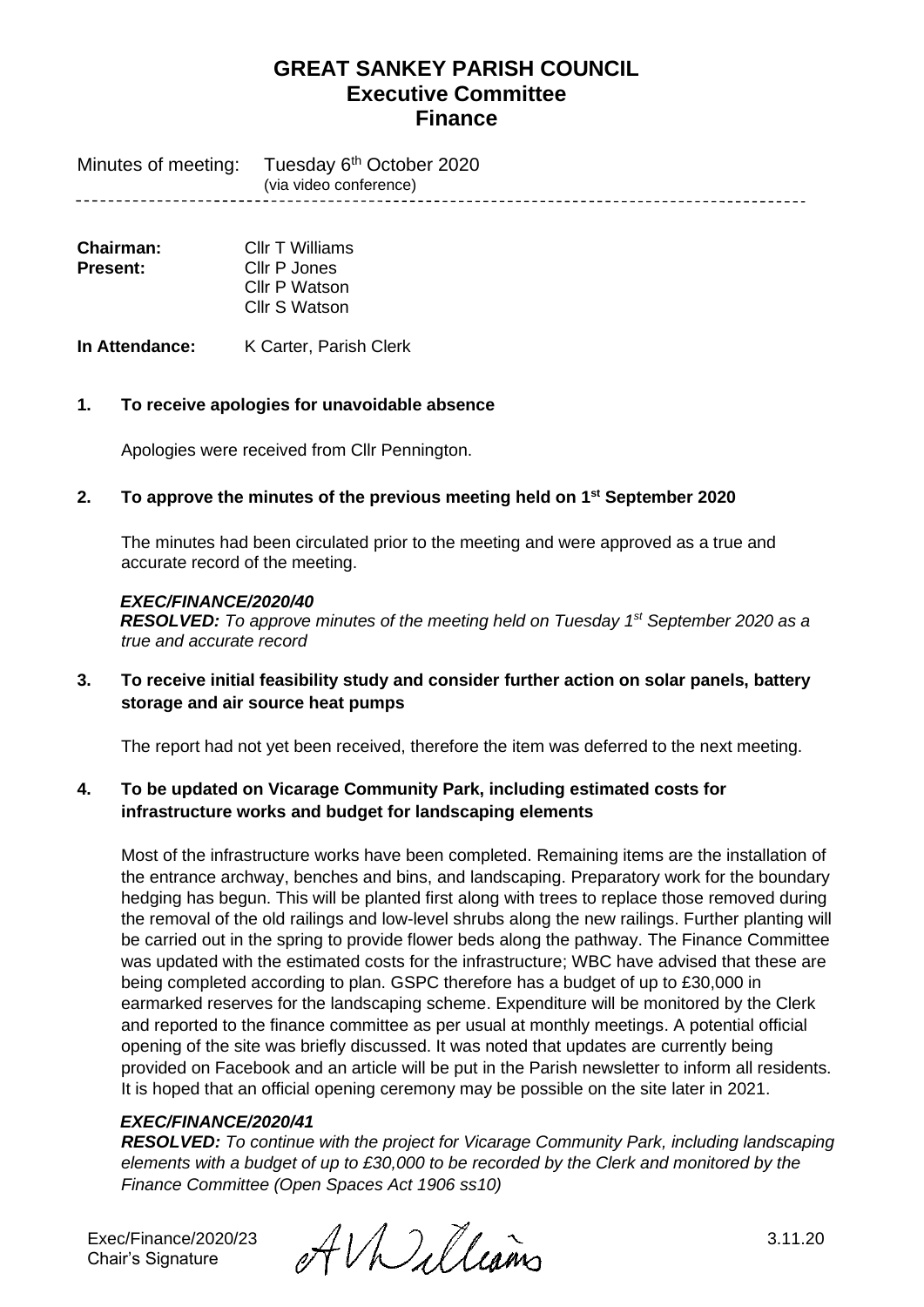Tuesday 6<sup>th</sup> October 2020 Minutes of meeting: (via video conference) <u>--------------</u>-

## **5. To scrutinise financial expenditure arising since the last meeting, including payments by Direct Debit.**

A list of payments to be made had been circulated prior to the meeting and were noted and approved.

| <b>Presented By</b>        | <b>Description</b>                    | Amount, £  |
|----------------------------|---------------------------------------|------------|
| Katie Burke                | Customer refund                       | £9.00      |
| Jean Mercer                | Customer refund                       | £45.00     |
| <b>United Utilities</b>    | Water Supply connection Vicarage Park | £96.00     |
| Trade UK                   | Soap dispenser                        | £21.33     |
| <b>Tracey Hindley</b>      | Customer refund                       | £60.00     |
| <b>B&amp;B Hygiene Ltd</b> | <b>Cleaning supplies</b>              | £130.44    |
| <b>B&amp;B Hygiene Ltd</b> | Cleaning supplies                     | £136.13    |
| <b>WBC</b>                 | <b>HM Service Charge</b>              | £382.89    |
| <b>GS Community Band</b>   | Customer refund                       | £90.00     |
| <b>Rise Associates</b>     | Sankey consultation                   | £500.00    |
| <b>Woodend Nursery</b>     | St Mary's planters refill             | £604.80    |
| <b>EDR Landscape Mngt</b>  | <b>Grounds Maintenance</b>            | £3981.41   |
| <b>Trade UK</b>            | Maintenance                           | £27.86     |
| Karcher                    | Karcher floor cleaners for Centre     | £2876.40   |
| <b>B&amp;B Hygiene Ltd</b> | <b>Cleaning Supplies</b>              | £91.82     |
| Canda Copying Ltd          | Black and White Copies - Office       | £99.05     |
| Canda Copying Ltd          | Colour Copies - Office                | £86.21     |
| <b>Andrew Jones Ltd</b>    | <b>Grounds Maintenance</b>            | £1250.00   |
| <b>SLCC</b>                | <b>SLCC Membership positive</b>       | £254.00    |
| FairFX cards               | Top-up of pre-paid cards              | £601.70    |
| <b>B&amp;B Hygiene Ltd</b> | <b>Cleaning Supplies</b>              | £169.75    |
|                            | Total                                 | £10,807.00 |

## *EXEC/FINANCE/2020/42*

*RESOLVED: To authorise all payments listed in Appendix 1 (under LGA 1976 s19 or LGA 1972 s101, 111, 112, 133, 142 or 137).* 

The following direct debits on the Council's account during August were also checked and approved:

| <b>BT</b>             | 03/08/2020 | WIFI/Telephone                  | ТP        | 96.36  |
|-----------------------|------------|---------------------------------|-----------|--------|
| <b>BT</b>             | 03/08/2020 | WIFI/Telephone                  | ΒB        | 90.19  |
| Water Plus            | 03/08/2020 | Water charges                   | <b>HM</b> | 38.52  |
| Water Plus            | 03/08/2020 | Water charges                   | <b>WH</b> | 40.20  |
| Water Plus            | 03/08/2020 | Water charges                   | <b>BB</b> | 120.27 |
| <b>KCOM</b> Group plc | 04/08/2020 | e-mail hosting/microsoft office | Office    | 45.59  |
| <b>BT</b>             | 07/08/2020 | WIFI/Telephone                  | <b>HM</b> | 89.76  |

Exec/Finance/2020/24  $\mathcal{A} \cup \mathcal{A}$  (Lamo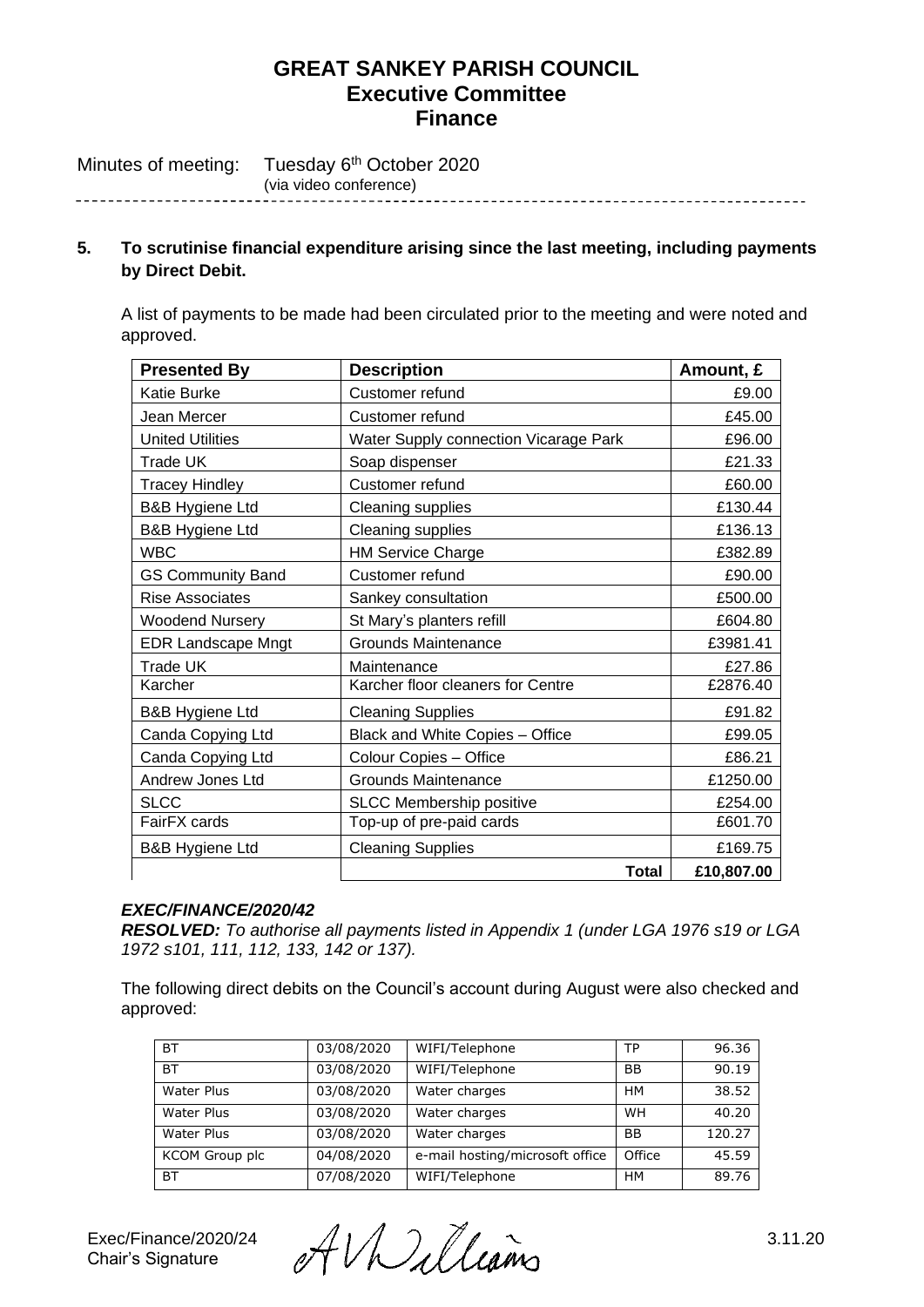Minutes of meeting: Tuesday 6<sup>th</sup> October 2020 (via video conference)

| <b>SWALEC</b>       | 07/08/2020 | Electricity                 | BB           | 53.17   |
|---------------------|------------|-----------------------------|--------------|---------|
| <b>SWALEC</b>       | 07/08/2020 | Electricity                 | TP           | 259.93  |
| PUBLIC WORKS LOAN   | 14/08/2020 | Loan repayment              | Loan         | 2760.00 |
| <b>SWALEC GAS</b>   | 17/08/2020 | Gas                         | <b>TP</b>    | 161.70  |
| Amber Pension Trust | 17/08/2020 | July pensions contributions | Wages        | 337.55  |
| <b>SWALEC GAS</b>   | 24/08/2020 | Gas                         | <b>HM</b>    | 8.73    |
| <b>SWALEC GAS</b>   | 24/08/2020 | Gas                         | HL           | 3.99    |
| Utility Warehouse   | 28/08/2020 | Phone charges               | Office       | 13.40   |
|                     |            |                             | <b>Total</b> | 4083.36 |

## **6. To consider any quotes received and authorise or make recommendations to full Council where appropriate.**

**Quote 1:** from Abraxas for printing the Parish newsletter, £2300 **Quote 2:** from WA Creative for design/editing of the Parish newsletter, £500

Both the above companies have been engaged by the Parish Council for several years to produce the newsletter and are trusted suppliers to the Council. There is no increase in the price quoted from last year and for these reasons the Committee was willing to waive financial regulations on obtaining multiple quotes.

#### *EXEC/FINANCE/2020/43*

*RESOLVED: To accept the quotes from WA Creative and Abraxas for the design and printing of the Parish newsletter (LGA 1972 s142)*

**Quote 3:** from United Utilities for a water connection to Vicarage Community Park, £1,554

It was noted that there will be costs in addition to the quote from United Utilities for a water supply for Vicarage Community Park. These will be for the purchase of the standpipe itself and plumber's fees for the connection of the standpipe to the supply line from UU, estimated as approx. £400 (based on costs for Lingley Green in 2018). It was agreed that the water connection is important to the planting at Vicarage Community Park for long-term maintenance purposes and the quote was approved.

#### *EXEC/FINANCE/2020/44*

*RESOLVED: To accept the quote of £1,554 from United Utilities for the water connection at Vicarage Community Park (Open Spaces Act 1906 ss10)*

**Quote 4:** Project proposal submitted by Cllr Price to request support for a Christmas Market

The proposal is to work in collaboration with Independent Street and the Woodlands Pub to deliver a 40-stall outdoor Christmas market on the pub car park on 29<sup>th</sup> November. Costs to GSPC would be £500; £250 towards marketing literature and £250 to Independent Street for professional services. The proposal was discussed, particularly concerns relating to Covid restrictions and social distancing. Independent Street has already begun work on this and, if the project goes ahead, further meetings will cover this in more detail. It was agreed to

Chair's Signature

Exec/Finance/2020/25  $AVM$  and  $B$  3.11.20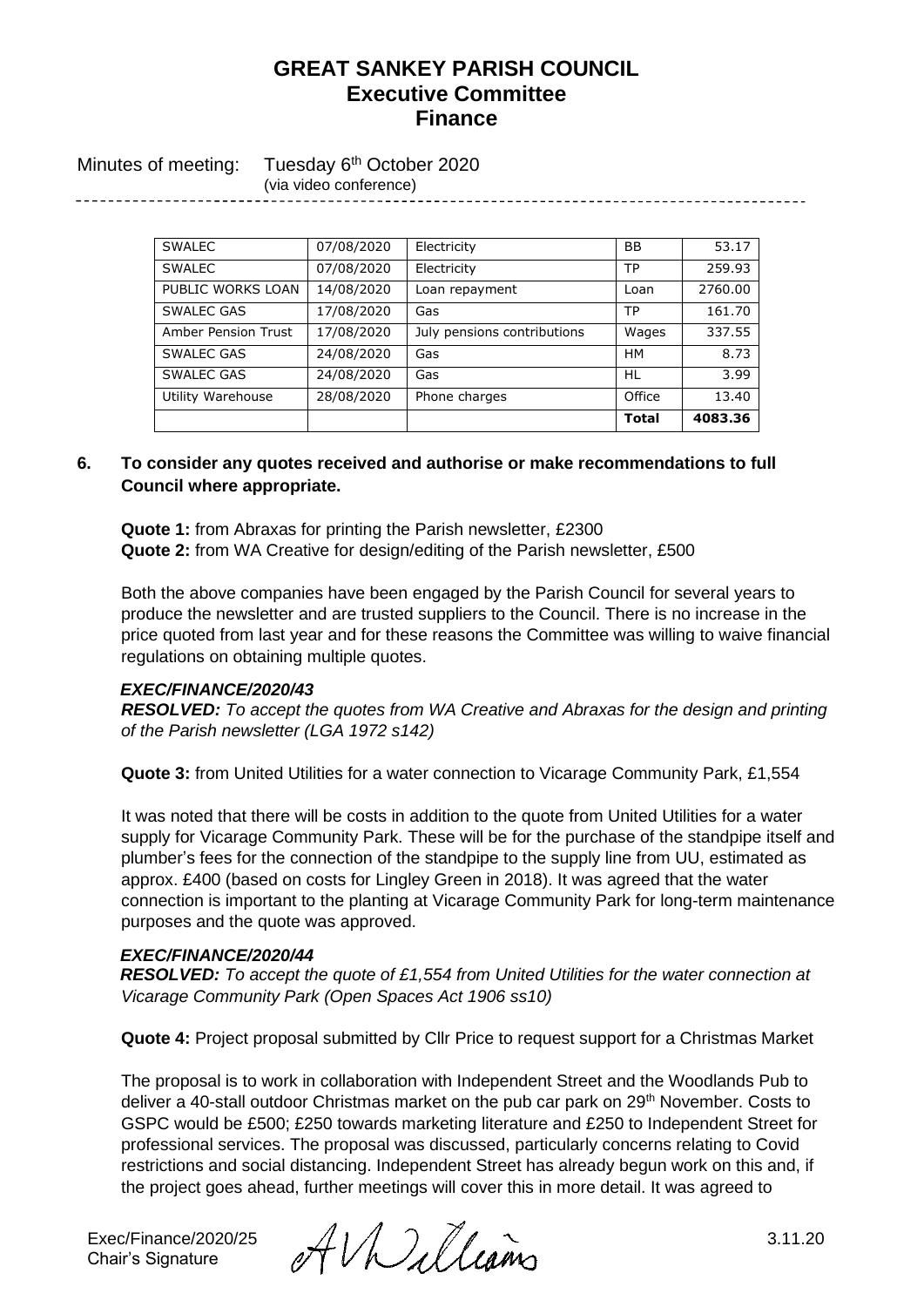Minutes of meeting: Tuesday 6<sup>th</sup> October 2020 (via video conference)

> recommend acceptance of the proposal to full Council providing it is properly managed in respect of any restrictions and guidance for such events. It was noted that Independent Street have already advertised the event on Facebook and stated that it is being supported by the Parish Council. This should not have happened as no decision has yet been made and Independent Street will be asked to refrain from further advertising until the Parish Council has received the proposal and recommendation from the finance committee and a decision made.

## *EXEC/FINANCE/2020/45*

*RESOLVED: To recommend the council accept the proposal from Cllr Price to support Independent Street to run a Christmas Market on the car park at the Woodlands Pub on 29th November; maximum cost £500 (Food Act 1984, ss50)*

**7. To consider requests for financial assistance; to decide if any donations are to be made or if requests should be recommended to full Council.**

**Request 1:** from resident for replacement fence alongside Vicarage Community Park

The Parish Council will be planting a boundary hedge on the west and north sides of Vicarage Community Park which will be maintained at a height of 6'. This will match the height of adjacent homeowners' fences except for one which is lower. The resident is unhappy that the hedging may overhang into his garden and, whilst it is within any resident's right to trim overhanging vegetation, has stated that he is unable to do this and has requested that the Parish Council replace his fence for a taller one. After consideration, it was agreed that it would not be correct to replace the fence, but that since the new hedging will form the boundary to the field the Parish Council has a responsibility to maintain it properly on both sides. It may be some years before the hedging has grown sufficiently to require pruning, but this will be done, including on the resident's side of the hedging when it becomes necessary.

## *EXEC/FINANCE/2020/46*

*RESOLVED: To maintain boundary hedging at Vicarage Park to a height of 6' including pruning on residents' side if necessary (Open Spaces Act 1906 ss10)*

**Request 2:** customer request for cleaning products

It was noted that the Parish Council has increased its cleaning regime within community centres to ensure the venues are Covid-secure spaces and customers are also being asked to carry out a clean of high touch surfaces at the end of bookings. The Parish Council is supplying cleaning products for this purpose, but following a request for more stock, the committee was asked if the council should be supplying customers with unlimited items. It was agreed that the council does not want to put an unnecessary burden onto customers who have had a very difficult year, but also that the council has significantly higher costs to keep the centres open than previously. It was therefore agreed that the compromise is to set a reasonable maximum limit to cleaning products to supply for customer use and ask customers to supply additional products themselves if necessary.

Chair's Signature

Exec/Finance/2020/26  $\mathcal{AUUU}$ lleans